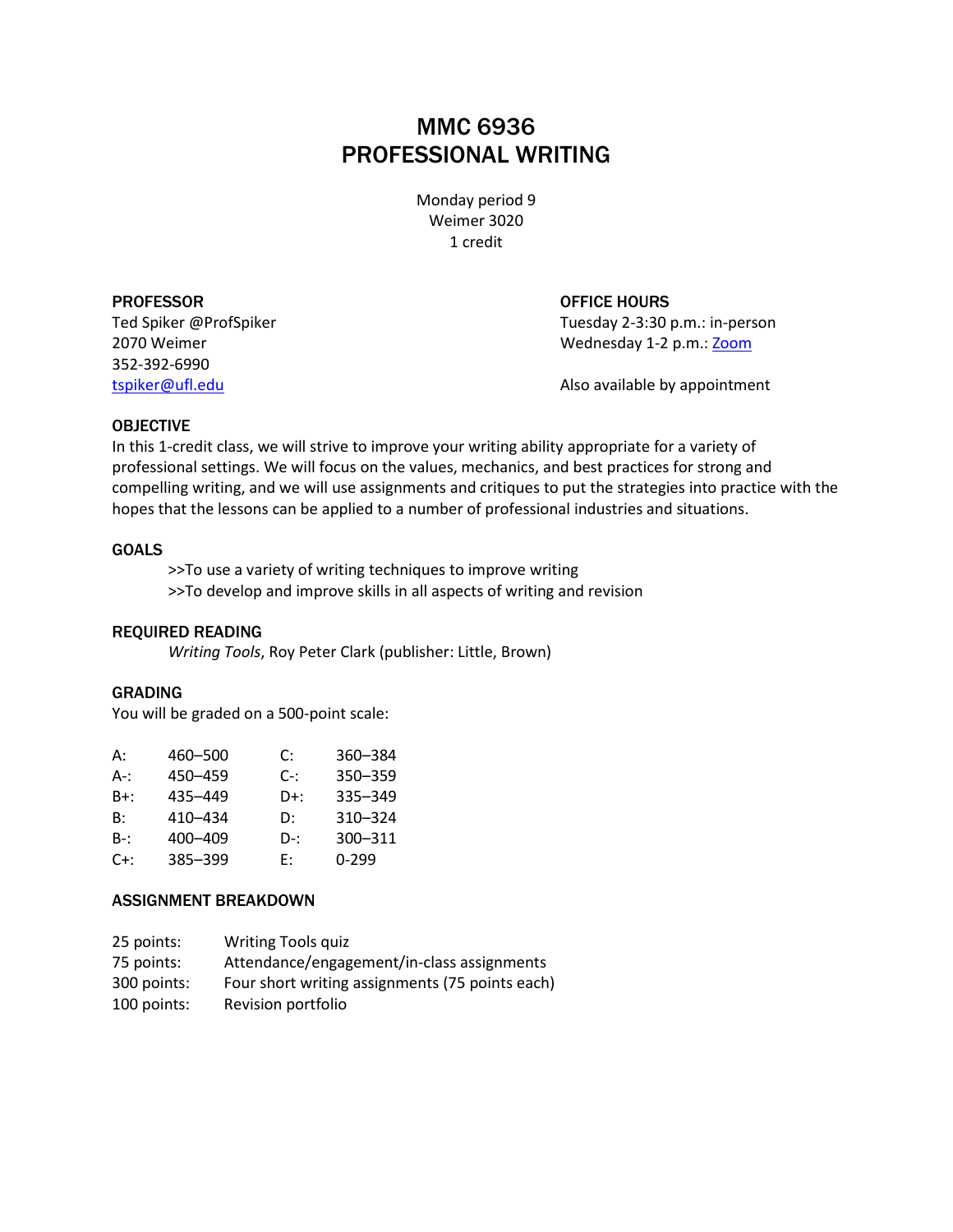# KEY DATES

Short assignments due (email and printed by start of class):

Aug. 30 Sept. 20 Oct. 11 Nov. 8

Writing Tools quiz: Oct. 4 by midnight (available from Oct. 3 to Oct. 4 at 4:05 p.m.) Revision portfolio: Dec. 1 (not a class day, emailed by midnight)

# WEEKLY SCHEDULE

Weekly topics are subject to change if necessary. We will primarily meet in person but we will have some Zoom sessions that will be announced ahead of time.

Week 1: Qualities and Values of Strong Writing Week 2: Storytelling Purpose and Structure (assignment 1 due) Week 3: NO CLASS Labor Day Week 4: Critiques Week 5: In-class writing (assignment 2 due) Week 6: Critiques Week 7: Discussion on Writing Tools Week 8: Writing Short (assignment 3 due) Week 9: Writing with Voice Week 10: Critiques Week 11: In-class writing Week 12: Being Personal with Professional Writing (assignment 4 due) Week 13: Critiques Week 14: Workshop revision portfolio Week 15: Workshop revision portfolio Week 16: Wrap

# GRADING RUBRIC FOR SHORT ASSIGNMENTS

Each **short writing assignment** will be graded based on overall writing quality given the instructions of the assignment. This includes the macro items (the content), as well as the micro (mechanics). This includes overall strength of writing in terms of clarity, concision, and more. The **revision portfolio** will be judged on your overall level of improvement for all writing assignments from the first draft to the final.

# LAPTOP

Bring a laptop to class on the following dates. If you do not have access to a laptop, see the instructor to work out alternatives.

Sept. 20 Oct. 18 Nov. 1 Nov. 22 Nov. 29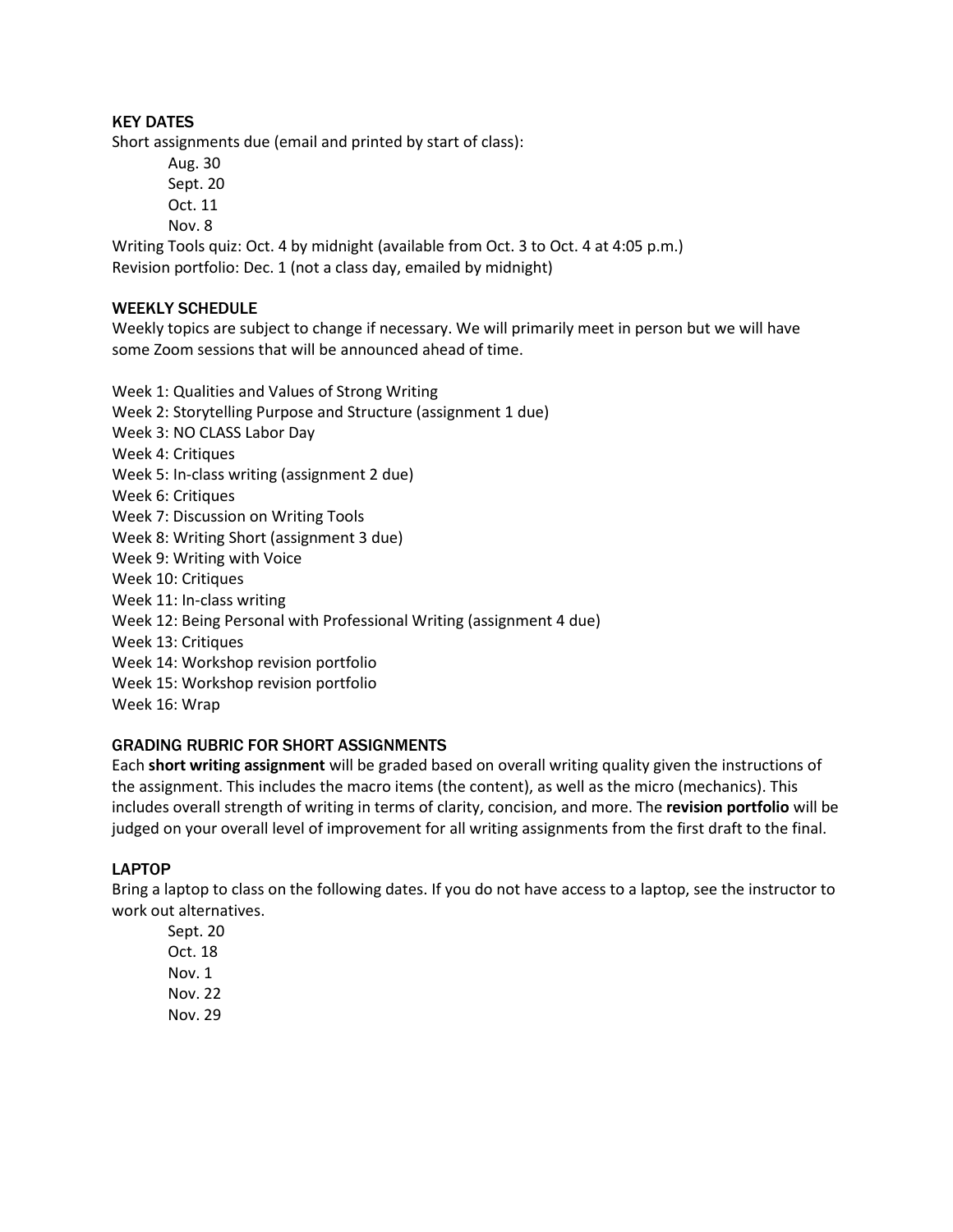# SUBMISSION GUIDELINES: SHORT ASSIGNMENTS

>>Email a copy of your work in Word to [tspiker@ufl.edu](mailto:tspiker@ufl.edu) >>Print a copy and bring to class >>For revision portfolio, submit first draft with my comments along with revisions *Failure to follow guidelines will result in a point penalty at instructor's discretion*

# **DEDUCTIONS**

Failure to meet deadlines for writing assignments will result in a 10-point deduction for every 24-hour period that it is late.

## ATTENDANCE AND LATE WORK

Requirements for class attendance and make-up exams, assignments, and other work in this course are consistent with university policies. Click [here](https://catalog.ufl.edu/UGRD/academic-regulations/attendance-policies/) to read the university attendance policies.

## CLASSROOM NEEDS

Students with disabilities who experience learning barriers and would like to request academic accommodations should connect with the disability Resource Center. Click here to get started with the Disability Resource Center. It is important for students to share their accommodation letter with their instructor and discuss their access needs, as early as possible in the semester.

## EVALUATIONS

Students are expected to provide professional and respectful feedback on the quality of instruction in this course by completing course evaluations online via GatorEvals. Guidance on how to give feedback in a professional and respectful manner is available at https://gatorevals.aa.ufl.edu/students/. Students will be notified when the evaluation period opens, and can complete evaluations through the email they receive from GatorEvals, in their Canvas course menu under GatorEvals, or via <https://ufl.bluera.com/ufl/> . Summaries of course evaluation results are available to students at

<https://gatorevals.aa.ufl.edu/public-results/>

# INCLUSION, DIVERSITY, AND EQUITY STATEMENT

The University of Florida's College of Journalism and Communications Department of Journalism embraces a commitment toward an intellectual community enriched and enhanced by diversity along a number of dimensions, including race, ethnicity and national origins, gender and gender identity, sexuality, class and religion. We expect each of our journalism courses to help foster an understanding of the diversity of peoples and cultures and of the significance and impact of mass communications in a global society.

# HONOR CODE

UF students are bound by The Honor Pledge which states, "We, the members of the University of Florida community, pledge to hold ourselves and our peers to the highest standards of honor and integrity by abiding by the Honor Code. On all work submitted for credit by students at the University of Florida, the following pledge is either required or implied: "On my honor, I have neither given nor received unauthorized aid in doing this assignment." The Honor Code specifies a number of behaviors that are in violation of this code and the possible sanctions. If you have any questions or concerns, please consult with the instructor.